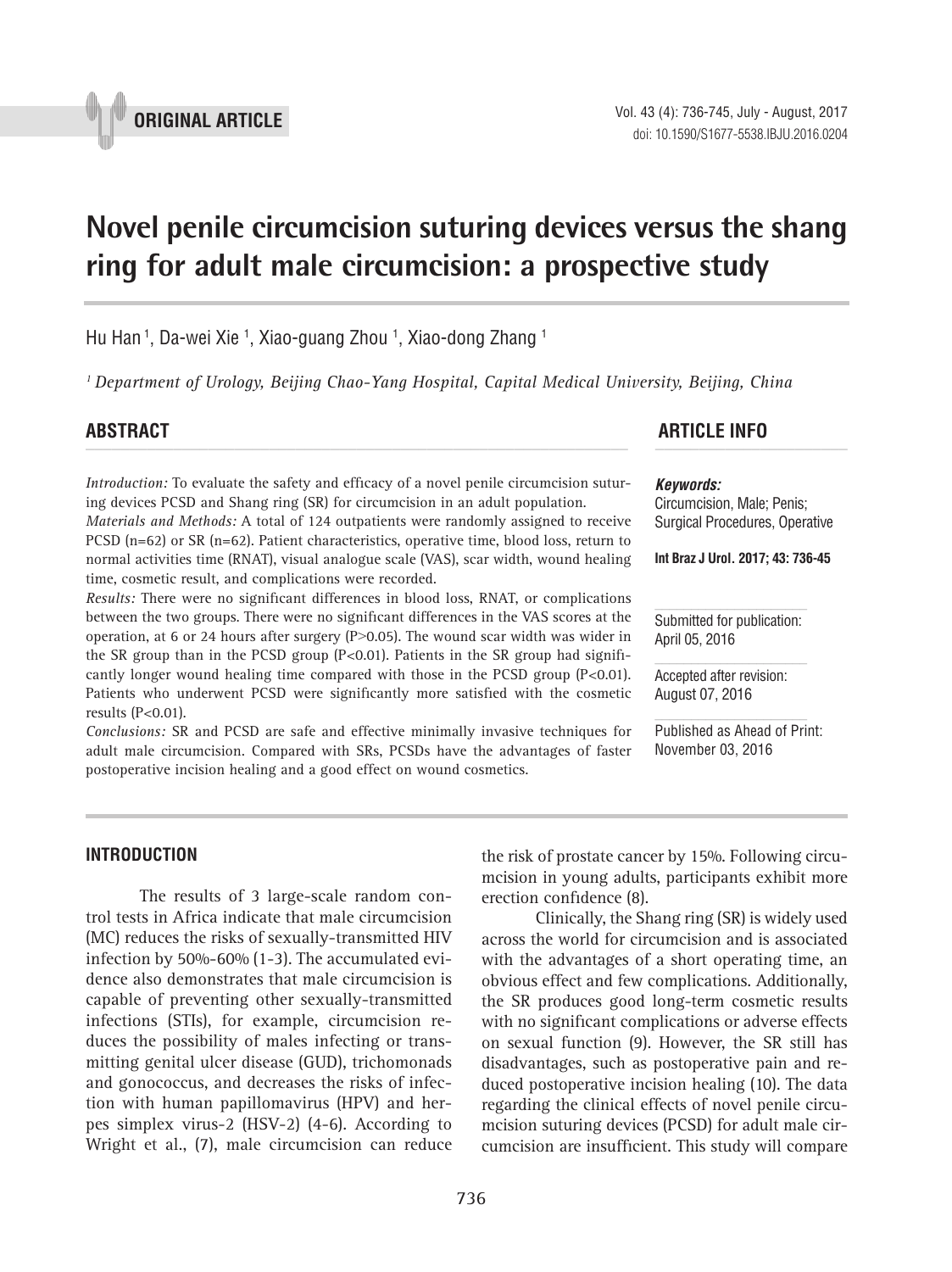the clinical effects and safety of two operation methods for male circumcision in an adult population through a randomized controlled trail.

## **pATIEnTs AnD METhODs**

#### **Participants and Eligibility**

Our study included all the patients with redundant prepuce or phimosis requiring penile circumcision. All the patients were >18 years of age and free of penile circumcision histories. The study was approved by the ethics committee of our hospital, and every participant provided written informed consent. The patients were randomly assigned to one of two groups: PCSD or SR. The randomization was performed using computer- -generated simple random Tables. The inclusion criteria for the patients were the following: (1) patients with redundant prepuce or phimosis; (2) at least 18 years old and younger than 65 years who provided informed consent; (3) willing to undergo penile circumcision; and (4) willing to be randomly assigned to the SR or PCSD operation.

The excluding criteria were patients with the following: 1) penile malformations; 2) acute preputial balanitis; 3) HIV-positive status; 4) abnormal blood clotting function; 5) difficulty communicating, e.g., intellectual disabilities and/or low education levels; 6) unwillingness to be assigned to the SR or PCSD surgery; and 7) medically necessity for two penile circumcisions. All the selected patients conforming to all the inclusion criteria (without any of the exclusion criteria) were divided into two treatment groups and were subjected to post-operation follow-ups for at least 2 months. From February to October 2014, a total of 124 patients were invited to the study. Specific process flow charts were show in Figure-1.

#### **figure 1 - consort diagram.**

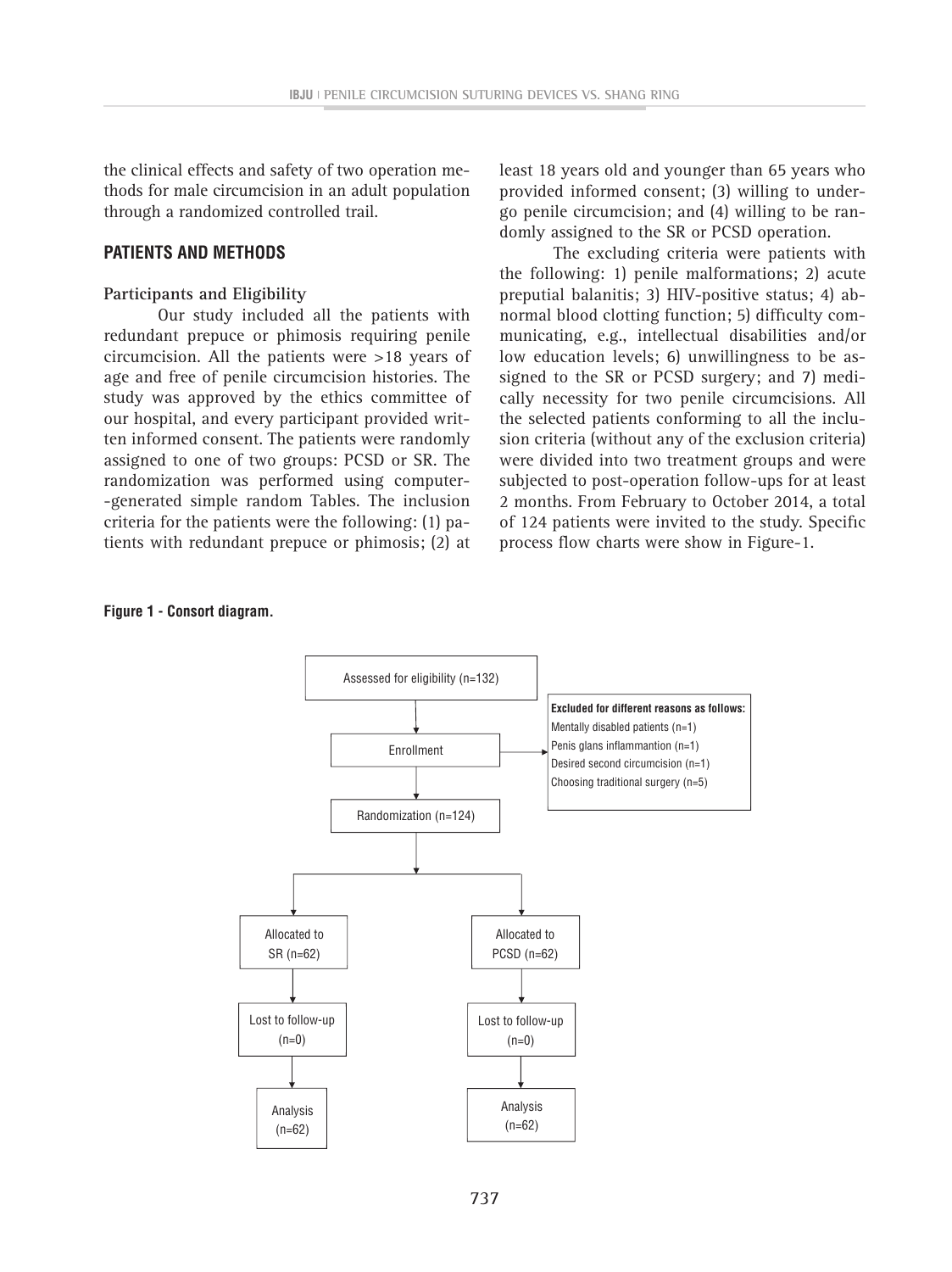# **Surgical Procedures**

For the patients in the SR group, a Shang ring (Wuhu Shengda Medical Treatment Appliance Technology Co.,Ltd. Wuhu City, Anhui Province, China) which is a disposable, single-use, minimally invasive device, was used. We utilized the no-flip technique that does not require the eversion of the foreskin as previously described (11). During the operation, 4 incisions were made in the incisal edge for decompression after the operation. The SR was removed with a flat plier. For the patients with phimosis, the dorsum of the penis was cut to enlarge the prepuce external orifice so that the inner ring could be easily placed between the glans and the inner preputial skin.

For the patients in the PCSD group, we used the one-time PCSD invented by Changshu Henry Medical Instrument Co., Ltd. in Jiangshu China, which includes 6 models of 11-, 11+, 15, 21, 27 and 33 based on the penis circumference (Figure-2). For the selection of the model of the PCSD, the principle of "larger rather than smaller" was followed. The details of the PCSD procedure were as follows: First, the patient was placed in supine position, and the appropriate PCSD was selected according to the penis circumference. Second, disinfection with povidone io-

dine was applied, and the base of the penis was locally narcotized with 1% lidocaine, The PCSD of the selected size was removed from the sterile pouch, and the adjustment-knob was turned counterclockwise until the glans receiver socket could be removed. Third, the prepuce was clamped with 2-3 mosquito forceps and lifted up to place the glans receiver socket on the glans at approximately 30º of incline relative to the dorsum of penis. Fourth, the lengths of the inner and outer skin were adjusted, and the prepuce was fixed with the forefinger and middle finger of the left hand to remove the mosquito forceps. Fifth, the assistant removed the staple cover from the main body, aligned the glans receiver socket black rib with the main body rib, inserted the glans receiver socket shaft into the main body, and turned the adjustment knob clockwise via a wing nut until it stopped at the right position so that the main body was snug onto the foreskin without cutting it. Regarding stopping at the right position, the finger can be used to touch the adjustment-knob end, and if it is in the same plane, the metel shaft of glans receicer socket can be turned together with the adjustment-knob Sixth, the yellow safety pin was removed to prepare for holding the PCSD handles and squeezing evenly on both sides. The handle was then pressed to



**Figure 2 - Novel penile circumcision and suturing devices.**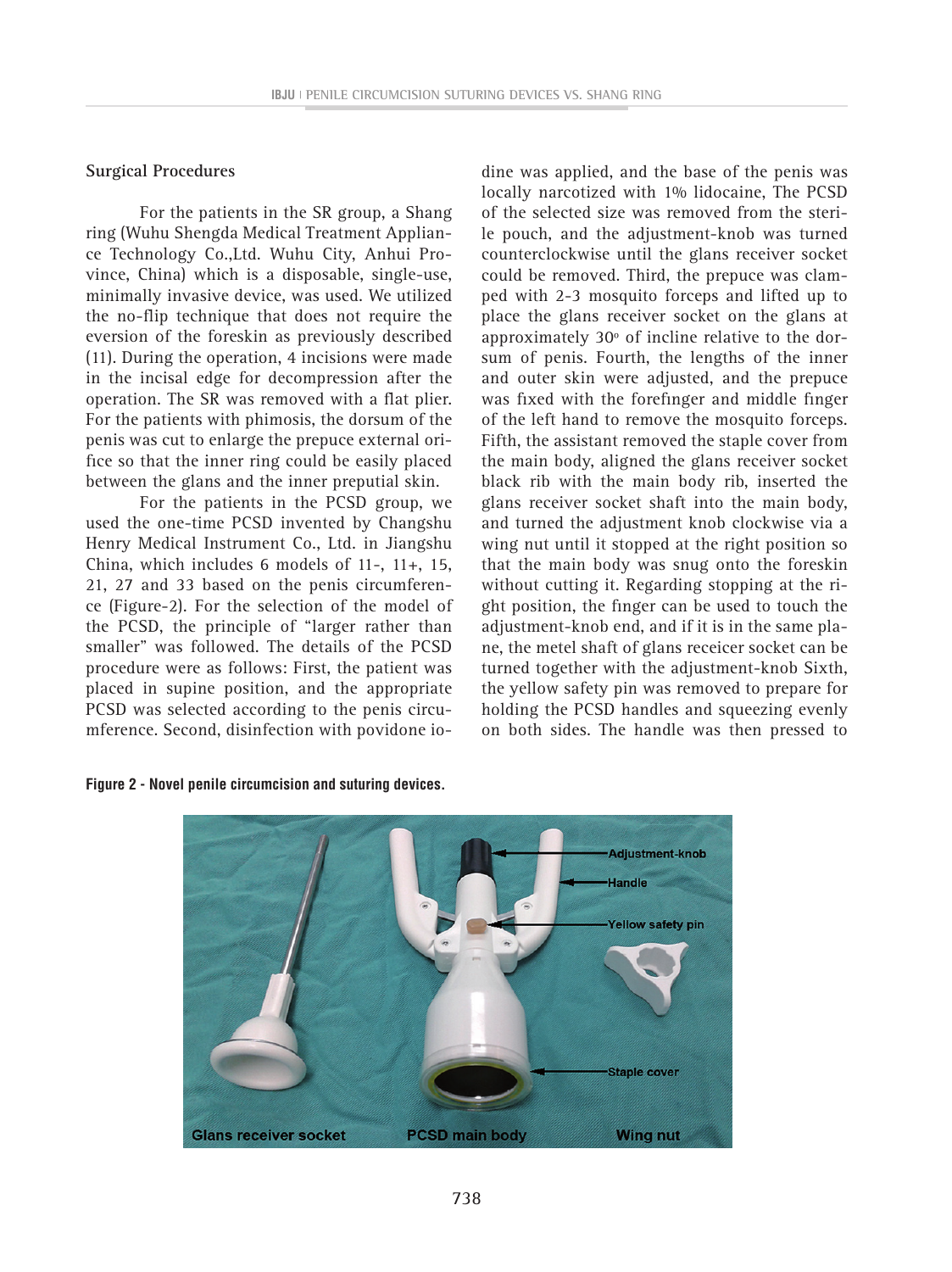the end of its travel and held for 3-5 seconds, The handle was then released, the squeeze handle was pressed again to ensure complete cutting, and stapling was applied when necessary. Finally, the adjustment-knob was turned counterclockwise 5-8 turns to open the glans receiver socket with main body while maintaining a distance of approximately 5-6mm to determine whether foreskin adhesion was present between the glans receiver socket and main body, Pressing the foreskin with a finger cause the foreskin to fall out naturally. Because the PCSD was equivalent to a circular cutter with stapled anastomosis for circumcision (CCSAC) and a disposable circumcision suture device (DCSD), detailed descriptions of the surgical technique and figures explaining surgical procedures can be found in the studies of Yuan et al., (12), study and Lv et al., (13). For the patients with phimosis (types II, III, and IV), the dorsum was cut, and the veutro side of the penis was cut simultaneously so that the glans receiver socket could be easily placed between the glans and the inner preputial skin. The incision was sutured with 4-0 sutures to fix the foreskin on the glans receiver socket to prevent foreskin slippage and bleeding. For patients with prepuces that were not sufficiently long, absorbable sutures were used with purse-string suturing to reduce the external orifice of the prepuce so that it could be fixed on the PCSD glans receiver socket.

In both groups, preoperative, intraoperative, and postoperative parameters were determined, including age, the surgical indication for male circumcision, operative time, blood loss, the return to normal activities time (RNAT), the intraoperative and postoperative pain scores, scar width, inner plate length, time to the removal of the ring or nail, time spent removing the ring or nail, wound healing time, cosmetic results, total procedural cost, and complications were measured. The operative time was recorded from the initiation of the local anesthesia until the end of surgery. The intraoperative blood loss was calculated as follows: a completely soaked 5cm×5cm piece of gauze has an average carrying capacity of 3.25mL of blood (14).

#### **Follow-Up and Data Collection**

All patients were advised to attend subsequent visits after surgery at 2 days, 5 days, 1 to 2 weeks and 1 month; and oral antibiotics were administered for 3 days postoperatively. The complications and wound healing times were recorded upon reexamination at 2 months postoperatively.

The pain scores were calculated via an internationally accepted visual analogue scale (VAS) pain score at the time of surgery, 6 and 24 hours after the surgery, and upon the removal of the ring or nail. We evaluated the VAS scores before oral painkillers were administered in order to reduce the deviation.

The wound scar width and the inner plate length were measured with a ruler upon the removal of the ring or nails. The inner plate length of the prepuce was defined as the length of the penile dorsal coronary groove to the incision. The wound healing time was measured from the date of surgery to the date when the wound scar was completely gone and the surgical wound had completely healed.

All patients were asked to grade the cosmetic appearance of their incision after their wound finished healing. The cosmetic results were defined on a verbal response scale. The verbal response scale had the following four options: 1, bad; 2, acceptable; 3, satisfactory; and 4, very good. The total cost of the procedure included the operative cost and medical device costs. The postoperative complications were assessed and recorded at each follow-up. Photographs were taken in preoperatively, intraoperatively, and postoperatively to document patient's information.

#### **Statistical analysis**

The data and results area presented as the means±the standard deviations. Statistical analysis were performed using the SPSS 18.0 statistical software package. Student's t test, Pearson's chi-square test and a continuity-correctioned chi-square test were used as appropriate. P values<0.05 were accepted as statistically significant. The intraoperative and postoperative data were examined with intent-to-treat analyses.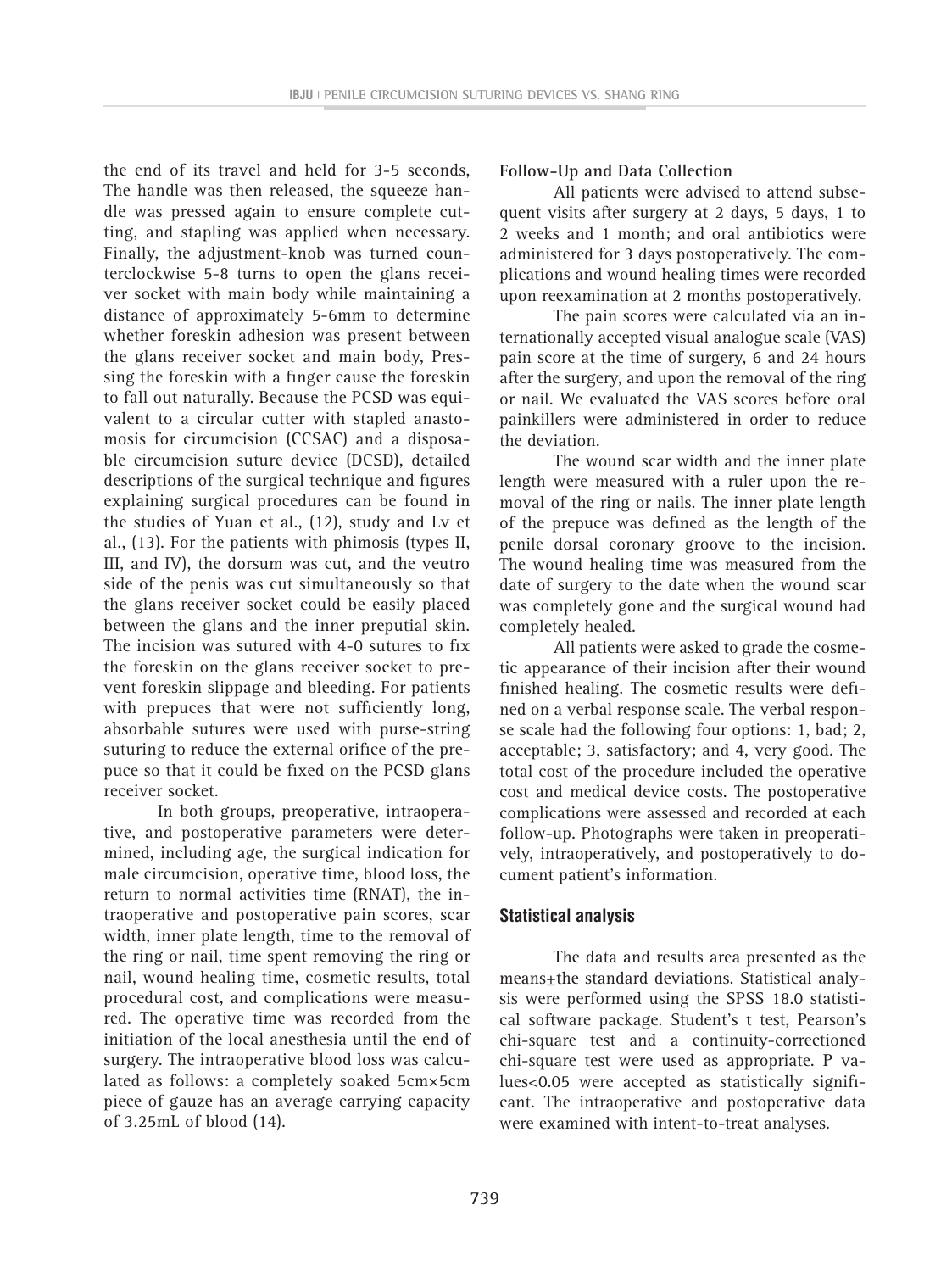# **RESULTS**

#### **Baseline characteristics**

From February 2014 to October 2014, a total of 132 outpatients were included in this study, Eight patients did not meet the inclusion criteria based on preliminary assessments, These patients included 1 case who was ruled out because he was a mentally disabled patient, 1 case was rejected for penis glans inflammation, 1 patient desired a second circumcision, and 5 patients preferred traditional surgery rather than being randomly assigned to one of the two types of surgical equipment. Ultimately, sixty-two patients were randomized to the SR approach, and 62 were randomized to the PCSD approach.

All the procedures were performed by the same urologist. Two patients experienced failed procedures due to instrument hand fracture in the PCSD group, and these failures occurred in the first ten procedures. The mean patient ages were  $27.1\pm7.3$  years in the SR group and  $29.4\pm8.4$  years in the PCSD group (P=0.115).

There was no significant difference between the two groups in terms of the indication for male circumcision (P>0.05). The patient characteristics of the two groups are illustrated in Table-1. Phimosis was classified as follows and according to Hsieh, et al., (15), study: type I (normal), the entire glans penis was visible after the retraction of the foreskin; type II (adhesion of the prepuce), the urethral meatus and part of the

glans penis were visible after the retraction of the foreskin; type III (partial phimosis), the urethral meatus was visible but not the glans penis after retraction of the foreskin; type IV (phimosis), the urethral meatus and glans penis were invisisble after foreskin retraction.

#### **Intraoperative and postoperative outcomes**

The intraoperative and postoperative data are provided in Table-2. There were no significant differences in blood loss during the operations  $(0.7\pm0.7 \text{ vs. } 1.2\pm1.7 \text{ mL}, \text{ P=0.054}), \text{ RNAT } (1.8\pm1.3)$ vs.  $2.0 \pm 1.3$  days, P=0.447) or the time to the removal of the ring or nail  $(10.5 \pm 1.0 \text{ vs. } 10.4 \pm 1.1)$ days, P=0.499) between the SR and PCSD groups. The patients in the SR group had a shorter median operation time than those in the PCSD group  $(6.7 \pm 1.3 \text{ vs. } 8.9 \pm 5.8 \text{ min}, P=0.004)$ . There were no significant differences in the VAS scores at the operation, at 6 or 24 hours after surgery, or at the removal of the ring or nail between the two groups  $(P>0.05)$ .

The wound scar width was wider in the SR group than in the PCSD group  $(2.8+0.4 \text{ vs.})$  $0.9\pm0.5$ mm, P<0.01). The inner plate length of the prepuce was significantly shorter in the SR group than in the PCSD group  $(0.9\pm0.9$  vs.  $1.4\pm0.5$ cm, P=0.001). The patients in the SR group experienced significantly longer wound healing times that did those in the PCSD group  $(30.2+4.9 \text{ vs. } 15.7+3.0)$ days, P<0.01). The times spent removing the rings or nail were significantly shorter in the SR group

|                               | <b>SR</b>      | <b>PCSD</b>    |  |
|-------------------------------|----------------|----------------|--|
| Number                        | 62             | 62             |  |
| Age(year), mean $\pm$ SD      | $27.1 \pm 7.3$ | $29.4 \pm 8.4$ |  |
| Surgical indication( $%$ (n)) |                |                |  |
| Type I (normal)               | 87.1(54/62)    | 90.3(56/62)    |  |
| Type II (adhesion of prepuce) | 4.8(3/62)      | 3.2(2/62)      |  |
| Type III (partial phimosis)   | 4.8(3/62)      | 4.8(3/62)      |  |
| Type IV (phimosis)            | 3.2(2/62)      | 1.6(1/62)      |  |

#### **Table 1 - Baseline characteristics.**

**SR**=Shang ring; **PCSD**=penile circumcision and suturing devices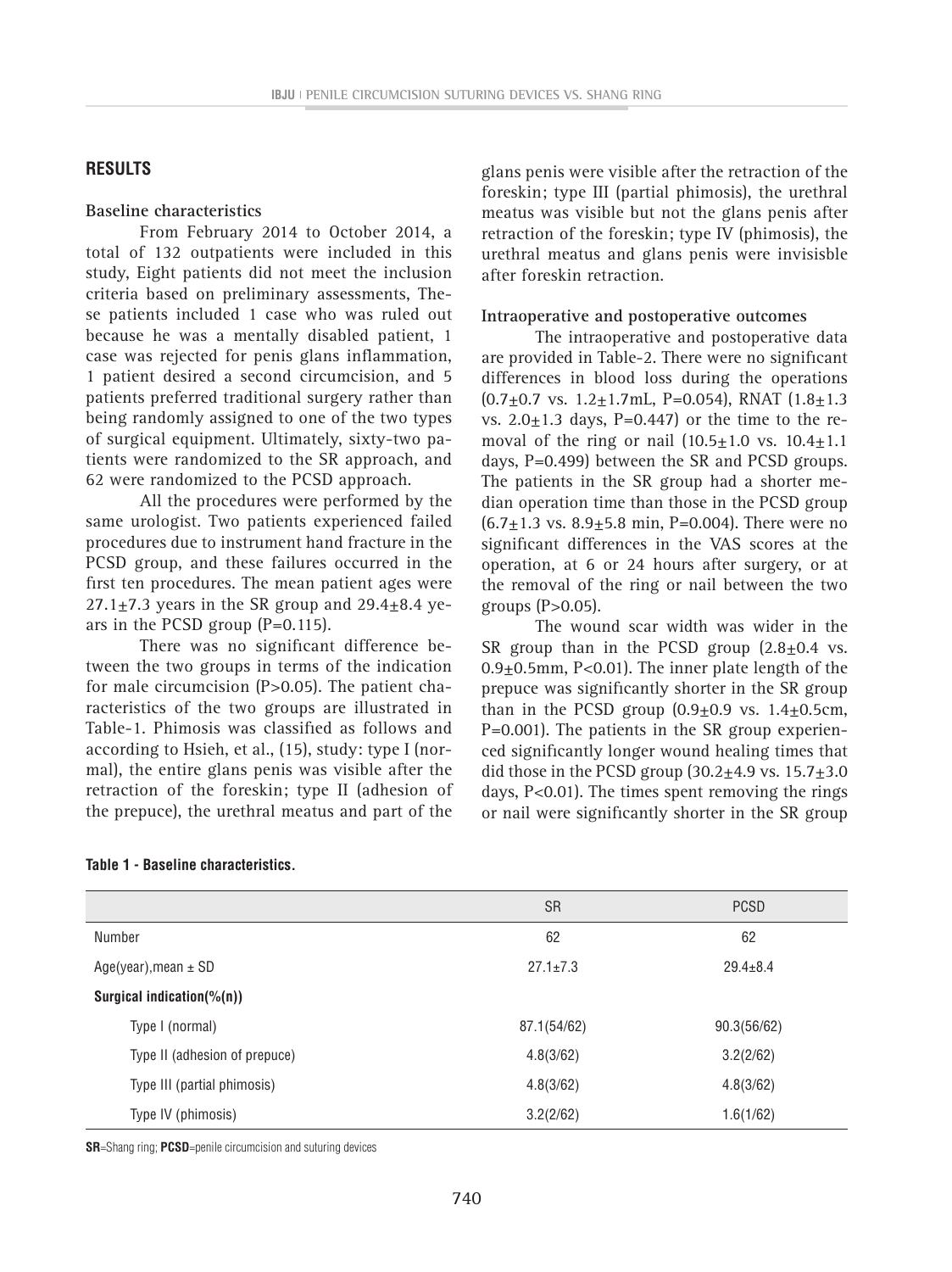|                                                      | <b>SR</b>       | <b>PCSD</b>     | P value              |
|------------------------------------------------------|-----------------|-----------------|----------------------|
| <b>Number</b>                                        | 62              | 62              |                      |
| Operative time(min), mean $\pm$ SD                   | $6.7 \pm 1.3$   | $8.9 \pm 5.8$   | 0.004a               |
| Blood loss(mL), mean $\pm$ SD                        | $0.7 + 0.7$     | $1.2 \pm 1.7$   | $0.054$ <sup>a</sup> |
| $RNAT(days)$ , mean $\pm$ SD                         | $1.8 \pm 1.3$   | $2.0 \pm 1.3$   | 0.447a               |
| VAS score, mean $\pm$ SD                             |                 |                 |                      |
| VAS in operation                                     | $1.1 \pm 1.5$   | $1.0 + 1.7$     | 0.782a               |
| VAS 6h                                               | $2.7 \pm 1.8$   | $2.3 \pm 1.6$   | 0.162a               |
| VAS 24h                                              | $1.4 + 1.6$     | $1.6 + 1.7$     | 0.541a               |
| VAS in removal ring or nail                          | $5.0 \pm 2.1$   | $5.5 \pm 2.1$   | 0.246a               |
| Scar width(mm), mean $\pm$ SD                        | $2.8 \pm 0.4$   | $0.9 + 0.5$     | $0.000$ <sup>a</sup> |
| Inner plate length(cm), mean $\pm$ SD                | $0.9 + 0.9$     | $1.4 \pm 0.5$   | 0.001a               |
| Time to removal ring or nail(days), mean $\pm$ SD    | $10.5 \pm 1.0$  | $10.4 \pm 1.1$  | 0.499a               |
| Time spent removing ring or nail(min), mean $\pm$ SD | $5.6 \pm 1.4$   | $27.8 \pm 12.8$ | $0.000$ <sup>a</sup> |
| Wound healing time(days), mean $\pm$ SD              | $30.2 + 4.9$    | $15.7 + 3.0$    | $0.000$ <sup>a</sup> |
| Cosmetic result, mean $\pm$ SD                       | $3.1 \pm 0.6$   | $3.7 \pm 0.5$   | $0.000$ <sup>a</sup> |
| $Cost(Dollars), mean \pm SD$                         | $259.6 \pm 3.8$ | $267.6 \pm 8.4$ | $0.000$ <sup>a</sup> |
| Complication(% $(n)$ )                               |                 |                 |                      |
| Edema or hematoma                                    | 16.1(10/62)     | 8.1(5/62)       | 0.169 <sup>b</sup>   |
| Incision errhysis                                    | 0.0(0/62)       | 6.5(4/62)       | 0.127c               |
| Incision dehiscence                                  | 6.5(4/62)       | 8.1(5/62)       | 1.000c               |

#### **Table 2 - Intraoperative and postoperative outcomes.**

**<sup>a</sup>**Calculated by student t test; **<sup>b</sup>** Pearson's chi-square test was used; **<sup>c</sup>** continuity correction chi-square test was used.

**SD** = Standard deviation; **VAS** = Visual analogue scale; **RNAT** = Return to normal activities time; **SR** = Shang ring; **PCSD** = Penile circumcision and suturing devices., **1RMB** = 0.1626 Dollar.

than in the PCSD group  $(5.6 \pm 1.4 \text{ vs. } 27.8 \pm 12.8 \text{ s})$ min, P<0.01). The patients who underwent PCSD were significantly more satisfied with the cosmetic results as assessed with a verbal response scale (P<0.01). The cosmetic results regarding the wounds at approximately three weeks after the operations are provided in Figure-3.

The mean costs (US dollars) for the two groups were  $259.6+3.8$  and  $267.6+8.4$  (P<0.01). None of the patients in either group group experienced a wound infection. There were no significant differences in the rates of edema or hematoma, incision erhysis or incision dehiscence between the two groups. Although four incision dehiscence cases occurred at the ring removal after the operation in the SR group, none of the patients required suturing again after the operation. In contrast, 5 patients experienced partial wound

dehiscence that required suturing during the operation in the PCSD group. There waswas no incision erhysis in the SR group, but 4 patients in the PCSD group experienced incision erhysis that could be alleviated by intermittent sutures or sterile gauze compression bandages during the operation. The complications among the patients in the PCSD group primarily occurred in the first 20 surgeries. Nearly every patient in the both groups exhibited involuntarily erect penises within 1 to 2 days after surgery, and this condition reduced quality of sleep at the follow-up.

#### **DISCUSSION**

In the both groups of patients, the surgeries completed with the exceptions of 2 cases in which hand fracture occurred and necessitated changes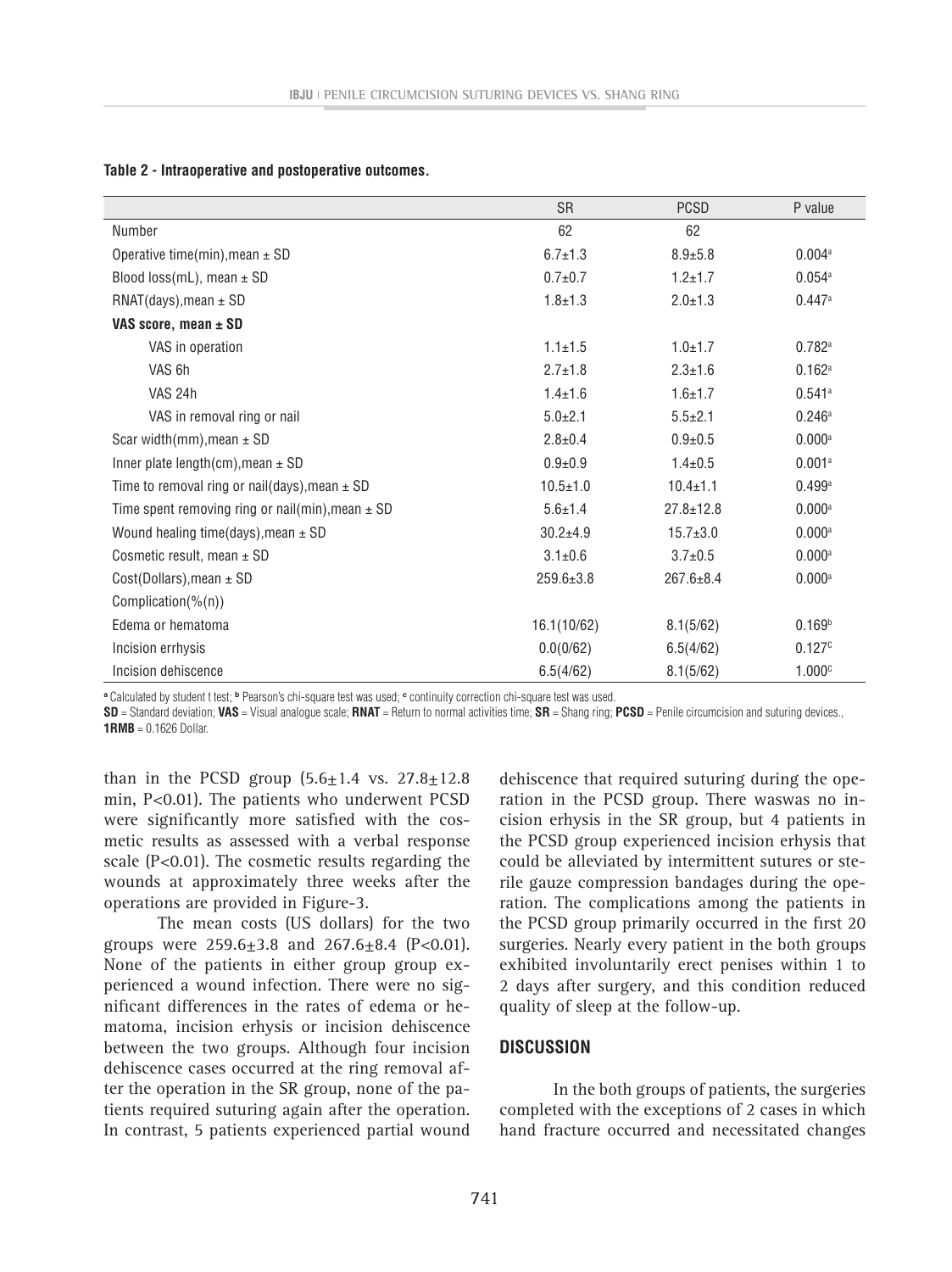**Figure 3 - Wound healing after operation: (a1, a2) wound healing results about 3 weeks in PCSD, (b1, b2) wound healing results about 3 weeks in SR.**



to that were submitted open surgery in the PCSD group. The median operative time in the SR group was shorter than that in the PCSD group. There were no significant differences in blood loss, the time to return to normal activities, the time to the removal of the ring or nail, the VAS scores at the operation or 6 and 24 hours after surgery, or complications between the SR and PCSD groups. The patients in the PCSD group were more satisfied with the cosmetic aspects of the wounds than were the patients in the SR group.

The advantages of SR are high patient and provider acceptability and rates of mild adverse events that compare favorably with WHO- -recommended surgical approaches (10, 16-18). The PCSD is a novel circumcision device that is based on bowel anastomotic stapler principles. The PCSD is the equivalent of a product from a

different manufacturer that involves a circular cutter with stapled anastomosis for circumcision (CCSAC) reported by Yuan et al., (12), with similar operating principles.

The PCSD includes the 11-, 11+, 15, 21, 27 and 33 models. Before the operations, the PCSD models were selected based on the penis circumference and in adherence to the principle of "larger rather than smaller". Our study indicated that the 21 and 27 models were mainly used for Chinese adults.

The median operation time in the SR group was  $6.7 \pm 1.3$  in our study, and this time is similar to previously described results (10, 13, 17, 18). The median operation time in the PCSD group was 8.9 $\pm$ 5.8min, which is similar to with 7.6 $\pm$ 4.5min reported in the study by Lv, et al., (13). In this paper, the duration of the operation equaled the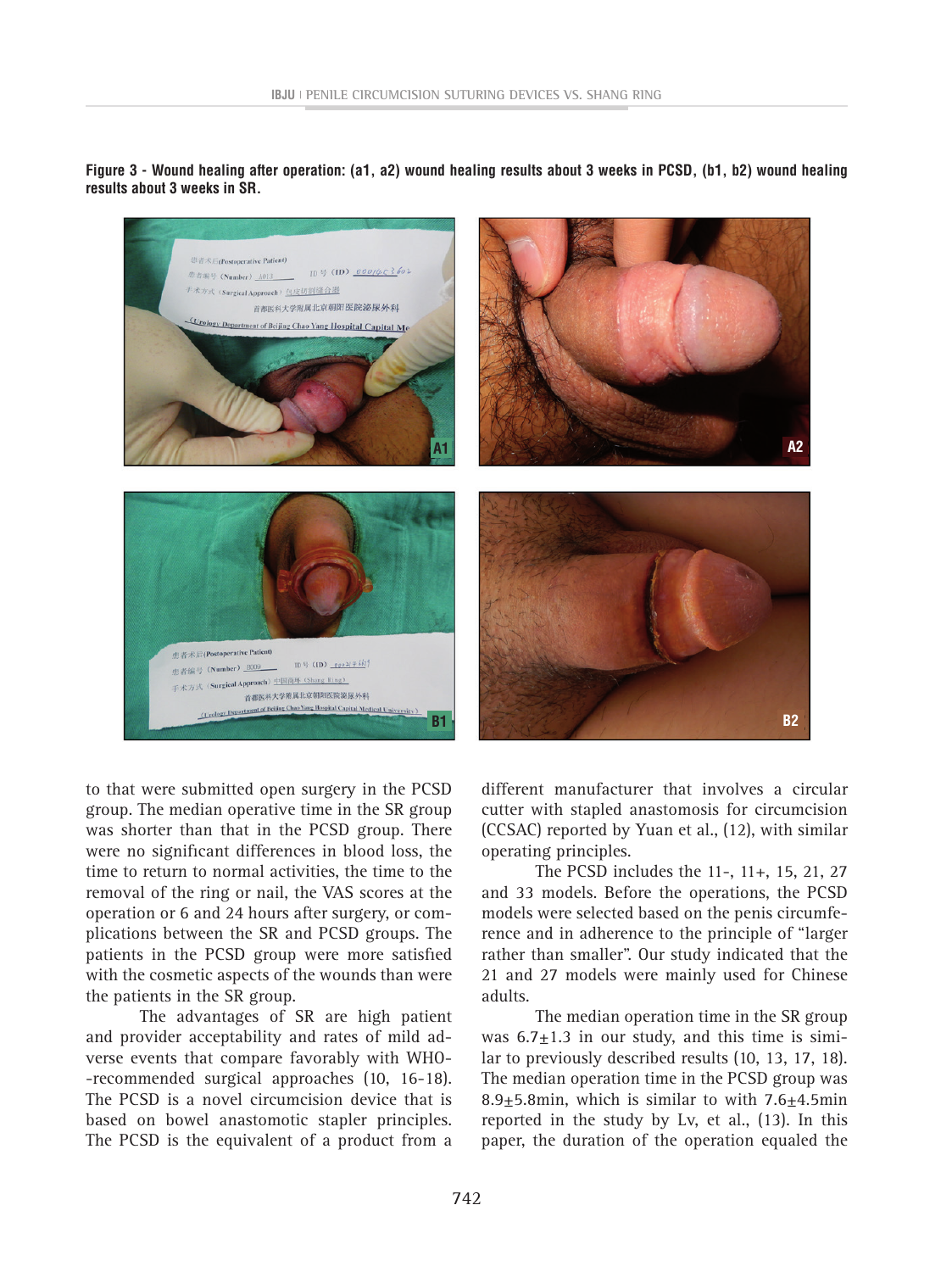sum of duration of the anesthesia of the dorsal penile nerve and the operating time. In Lv et al., (13), study, no dorsal penile nerve block was applied to the patients using disposable circumcision suture device (DCSD) and SR, but 5% lidocaine cream was applied to the surface of the penis prior to the operation. The intraoperative pain levels of the DCSD and SR group wre1.9 $\pm$ 1.3 and 5.8 $\pm$ 2.1, respectively, which are higher than the  $1.0 \pm 1.7$ and  $1.1 \pm 1.5$ , respectively, that were observed in the present study. Therefore, we believe that the effects of superficial anesthesia are reduced compared with those of the traditional dorsal penile nerve block.

The RNAT of the patients in the PCSD group were similar to those of the patients in SR group, which is consistent with a previous study (16). Additionally, neither of the two operation methods had any effect on the regular work of the patients following the operations. Therefore, operations with either method can be completed in outpatient clinics.

Regarding the management of postoperative pain, we found no significant differences in the pain scores at 6 or 24 hours after the operations with SRs or PCSDs. The most serious postoperative pain occurred during ring and nail removal. In order to reduce the pain and enhance comfort, the patients were advised to take a painkiller or apply some topical surface anesthetic cream before coming in for ring or nail removal.

The scar width and time required for complete wound healing were significantly superior in the PCSD group. The randomized control trails of several African centers indicated that the median time to complete wound healing is 43 days in SR groups (10). Nevertheless, complete wound healing at 4 weeks was observed in 84% of patients with the ring in Rakai, Uganda (18). The scars of the patients in the SR group were wide, and the time for healing was much longer because the surface skin required healing after necrosis due to the pressing action between the inner and outer rings. Although the lengths of the inner skins of the patients in the SR group were shorter than those of the patients in the PCSD group, which may have been related to the technical level, this difference had no influence on the effects of the operations. Additionally, this factor may also have been reflected during the assessments of the two groups regarding wound cosmetics. The patients in the PCSD group felt more satisfied with the appearances of the wounds.

There was no obvious significant difference in the times to the removal of the ring or nail between the patients of the two groups. Generally, it is advised that the ring or nail be removed at approximately 10 d after the operation. Regarding ring removal at 7d, 14d or 21d after the operation, one study highlights that removal time has little effect on healing (17). However, some scholars sugested that it is better to remove the SR at approximately 2weeks after the operation so that the pain caused by ring removal can be reduced (19). In PSCD arm patients had their surgery in a mean operative time of 8.9 min. However, the procedure for removing the nail was three times longer (27.8 min). Therefore, the patients must be aware that despite better cosmetic outcomes, they will be subjected to a longer "second" surgical procedure. Luckily, based on our communications with the manufacturer about the long time required for nail removal in the patients of the PCSD group, the current PCSD has been improved so that the suturing nail can fall off automatically 3-4weeks after the operation.

For reference, the cost of dorsal slit circumcision is \$17.67 and using the SR the cost is \$18.21 in Zambia (20). The main disadvantage of the PCSD is that it is a one-time non-reusable device with a higher cost. In this study, there was no significant cost difference between the SR and PCSD group, in spite of a statistic difference.

During the SR procedure, the foreskin is sandwiched between the inner and outer rings before the redundant foreskin is removed. Therefore, no hematomas or exudations occurred in the majority of the SR group patients. Regarding individual patients, edema may occur due to the obstruction of lymphatic return. However, hematoma or exudation occurred in the majority of the PCSD group patients, particularly during the early stage of the application of the technique. With increased experience, we began to bandage the wound with gauze immediately after the operation and advise the patients to press the wound forcefully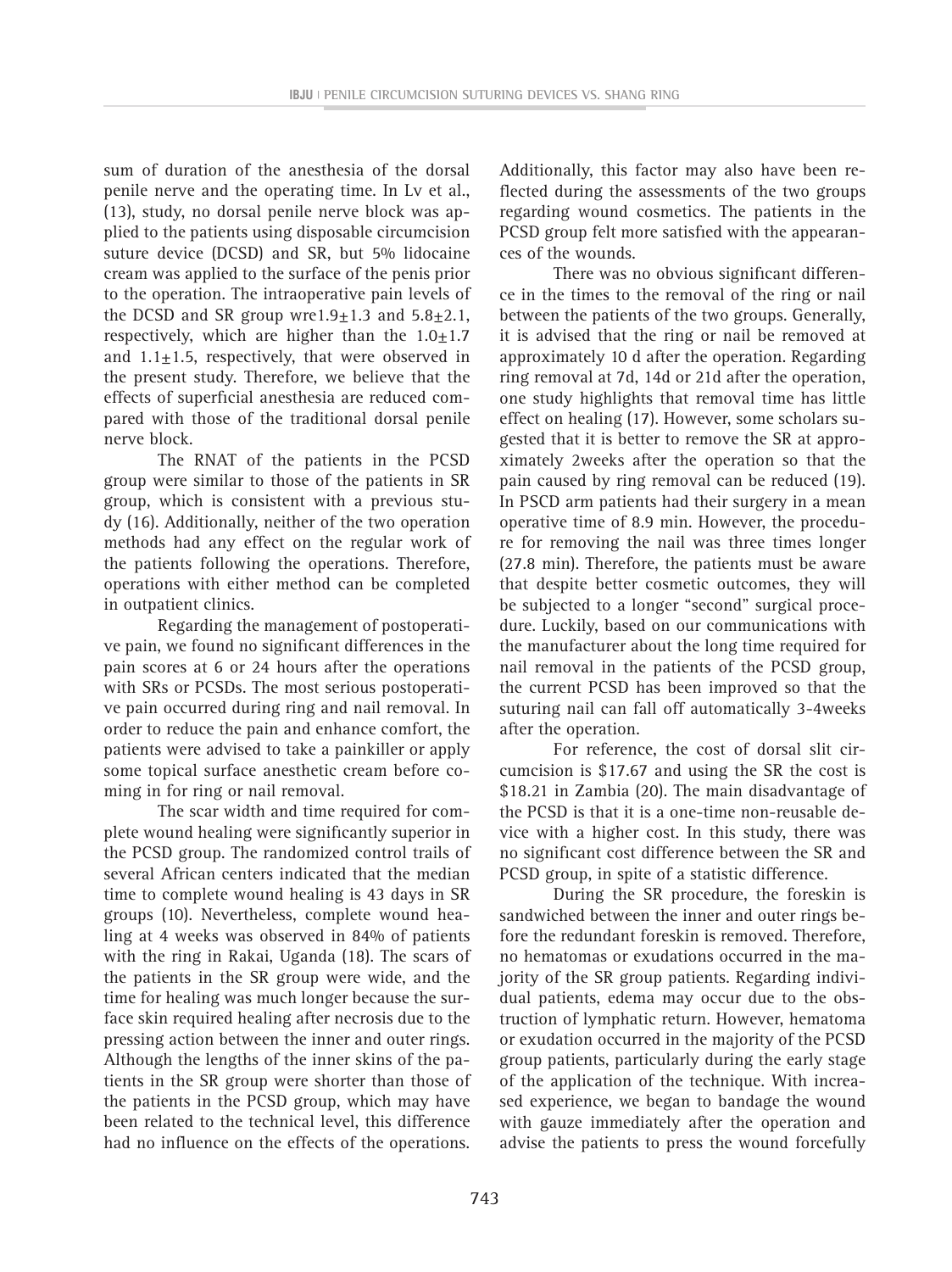for approximately 5min. No wound dehiscence or bleeding occurred in any of the patients.

Wound dehiscence occurred in the SR group and PCSD groups at similar rates. Among patients in the SR group, wound dehiscence primarily occurred at ring removal after the operation, but no secondary suturing was required due to the capability for self-healing over a longer time. However, for the patients in the PCSD group, wound dehiscence primarily occurred during the operations. In this study, 5 patients exhibited partial wound dehiscences, which were discontinuously reinforced with absorbable sutures, and all the patients recovereded well after the operations. An analysis of the reason for wound dehiscence revealed that first, the adjustment-knob was not tightened during the operation, which prevented the suturing nail from completely penetrating the prepuce, and second, the wounds were was not bandaged immediately after the operations, which resulteded in hematomas and partial wound dehiscence. Among the patients in the two groups, no wound infections occurreded, which indicates that the two types of devices exhibit good bio- -compatibilities with the human body.

Complications among the patients in the PCSD group primarily occurred in the early stage. Therefore, we believe these complications were strongly associated with the experience and operative skills of the surgeon. SRs and PCSDs can be used for patients with redundant prepuces and phimosis in addition to patients in whom the prepuce is not sufficiently long. During the operation, absorbable sutures can be applied with purse-string suturing to reduce the prepuce external orifice so that it can be fixed on the PCSD glans receiver socket.

The main limitations of our study are that sample size was not big enough in the PCSD group, and the follow-up was relatively short. The curative effects of PCSDs on adult patients require further clinical study for continuous confirmation. Furthermore, there is a lack of clinical studies in children patients, and this issue will be the target of our future study. In adult populations, the gold standard surgery for male circumcision is open surgery, therefore, future studies should compare PSCD with traditional surgery. Additionally, there

are no comparisons on the curative effects of the PCSD devices from two Chinese companies.

### **CONCLUSIONS**

Generally, SR and PCSD are safe and effective minimally invasive techniques for the treatment of adult patients with redundant prepuces and phimosis. Compared with SRs, PCSDs have the advantages of faster postoperative incision healing and a good effect on wound cosmetics. Larger samples and long-term follow-up studies are needed to ascertain the clinical efficacies of PCSD devices in the future.

### **CONFLICT OF INTEREST**

None declared.

## **REFERENCES**

- 1. Auvert B, Taljaard D, Lagarde E, Sobngwi-Tambekou J, Sitta R, Puren A. Randomized, controlled intervention trial of male circumcision for reduction of HIV infection risk: the ANRS 1265 Trial. PLoS Med. 2005;2:e298. Erratum in: PLoS Med. 2006;3:e298.
- 2. Gray RH, Kigozi G, Serwadda D, Makumbi F, Watya S, Nalugoda F, et al. Male circumcision for HIV prevention in men in Rakai, Uganda: a randomised trial. Lancet. 2007;369:657-66.
- 3. Bailey RC, Moses S, Parker CB, Agot K, Maclean I, Krieger JN, et al. Male circumcision for HIV prevention in young men in Kisumu, Kenya: a randomised controlled trial. Lancet. 2007;369:643-56.
- 4. Tobian AA, Kacker S, Quinn TC. Male circumcision: a globally relevant but under-utilized method for the prevention of HIV and other sexually transmitted infections. Annu Rev Med. 2014;65:293-306.
- 5. Wilson LE, Gravitt P, Tobian AA, Kigozi G, Serwadda D, Nalugoda F, et al. Male circumcision reduces penile high-risk human papillomavirus viral load in a randomised clinical trial in Rakai, Uganda. Sex Transm Infect. 2013;89:262-6.
- 6. Tobian AA, Charvat B, Ssempijja V, Kigozi G, Serwadda D, Makumbi F, et al. Factors associated with the prevalence and incidence of herpes simplex virus type 2 infection among men in Rakai, Uganda. J Infect Dis. 2009;199:945-9.
- 7. Wright JL, Lin DW, Stanford JL. Circumcision and the risk of prostate cancer. Cancer. 2012;118:4437-43.